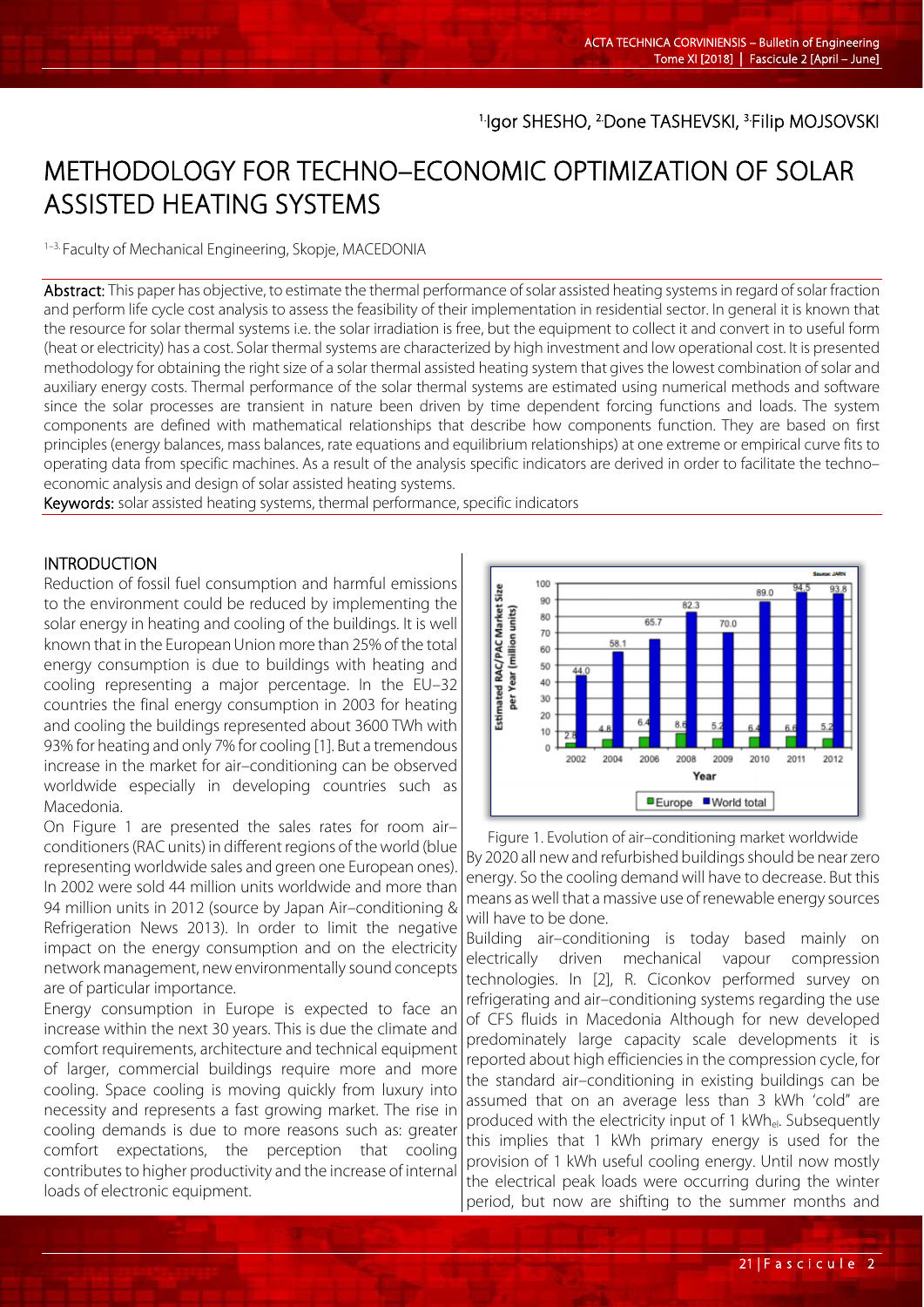challenging capacity limits and therefore increasing the need of solar cooling technology even in Europe. In [3] is examined TEWT concept for estimating of the global warming from refrigerating and air–conditioning systems.

Solar technologies can supply the energy for all of the building's needs—heating, cooling, hot water, light and electricity—without the harmful effects of greenhouse gas emissions created by fossil fuels thus solar applications can be used almost anywhere in the world and are appropriate for all building types.

Solar thermal systems for hot water production are already mandatory in new buildings according to solar ordinances for example in Spain [4], Portugal, Italy, Greece and other European countries [5].

It is very logical to apply solar energy for cooling purposes since in many applications, such as air–conditioning cooling loads and solar gains are more or less in phase on daily time basis. Thermally driven cooling was applied within last decades in niche–markets preferably in the large capacity scale range, using waste heat or heat from combined heat and power production. A survey made on the basis of IEA Task 38 and Task 48 work has shown the estimated number of installation worldwide nearly of 600 systems in 2010 and nearly 1000 systems in 2012.

In 2013, Solar Air–Conditioning is more than ever representing a huge potential of development for solar energy but this promising technology is facing one man issue, a general lack of economic competitiveness – as it is still the case for many renewable energies unless incentives are in place.

SIMULATION SOFTWARES FOR SOLAR THERMAL SYSTEMS In order to assess the performance of the solar air– conditioning system under weather conditions for Macedonia, simulation model is developed for solar assisted air–conditioning system applied in residential building.

Simulation in solar cooling and air–conditioning is possible at different levels. A classification may be made by sorting the tools into:

- materials level analyzing the effect of e.g. different sorption materials on the sorption process;
- component level: detailed analysis of a system component, e.g., chillers, cooling towers, etc.
- process quality level: theoretical analysis of various processes.
- detailed system simulation for optimizing control strategies

Few simulation programs for planning support and sizing of solar assisted air–conditioning systems exist. Also some more programs used internally may exist; additionally, more commercial simulation platforms like Matlab/Simulink, Modelica, etc. can be used, but do not provide of a sufficient number of components for modeling a complete solar air– conditioning system yet.

In this paper is used TRNSYS simulation software and the TESS library for the system component numerical models.

TRNSYS is a commercial time step simulation tool worldwide available. High flexibility in the choice and arrangement of the system components, the desired system can be constructed by selecting and connecting the individual components and by defining the system control. Own written, types'(component models) may be added. Once the time step of the simulation is chosen, it is constant during the simulation run. A major advantage of the program is the availability of a building model, which can be edited in a special building editor and allows the calculation of building loads.

### SOLAR SYSTEM COMPONENT DEFINITION

Up to now, existing SHC prototypes were mostly designed on an empirical basis. For small–size systems, simple layouts are generally preferred, in order to improve the reliability and reduce the capital cost of the plant. For example, fixed– volume pumps are selected, and a gas–fired heater is used as the only auxiliary device. For large–size plants, more expensive but also more efficient components can be taken into consideration, such as variable–speed pumps and auxiliary electric chillers. In any case, the main choices to be taken when designing the layout of a SHC system concern:

- the type of solar collectors;
- the thermal–driven chiller (for example, absorption or adsorption machine);
- the auxiliary system for cooling and heating have been developed.

Usually, SHC systems are based on absorption chillers, since the commercial availability of adsorption chillers is very scarce. In addition, adsorption chillers are only available for small cooling capacities, and their cost is significantly higher than for absorption chillers. Thus, most of the SHC prototypes installed all over the world are equipped with an absorption chiller. Single–effect absorption chillers are usually adopted, since double–effect devices must be supplied with an hot stream at temperature higher than 150°C, that would involve the use of concentrating solar collectors [6]. Such configuration – high temperature solar collectors and double–effect chillers – is obviously interesting from an energetic point of view, but is presently too expensive to be considered in pre–commercial applications.

Thus, the most common configuration is based on the coupling of evacuated–tube solar collectors with single– effect absorption chillers. In particular, LiBr–H2O models are commonly preferred, since H2O–NH3 chillers require higher temperatures for the inlet hot stream, and in addition handling ammonia can be somewhat dangerous. For such arrangement, three different system layouts were investigated in this paper, whose characteristics and working principles are briefly summarized in the following:

The model i.e. analyzed system, generally consists of four main subsystems:

 First subsitem is composed of solar collectors with complete hydraulic fittings and control – differential controllers, plate heat exchangers ie this system is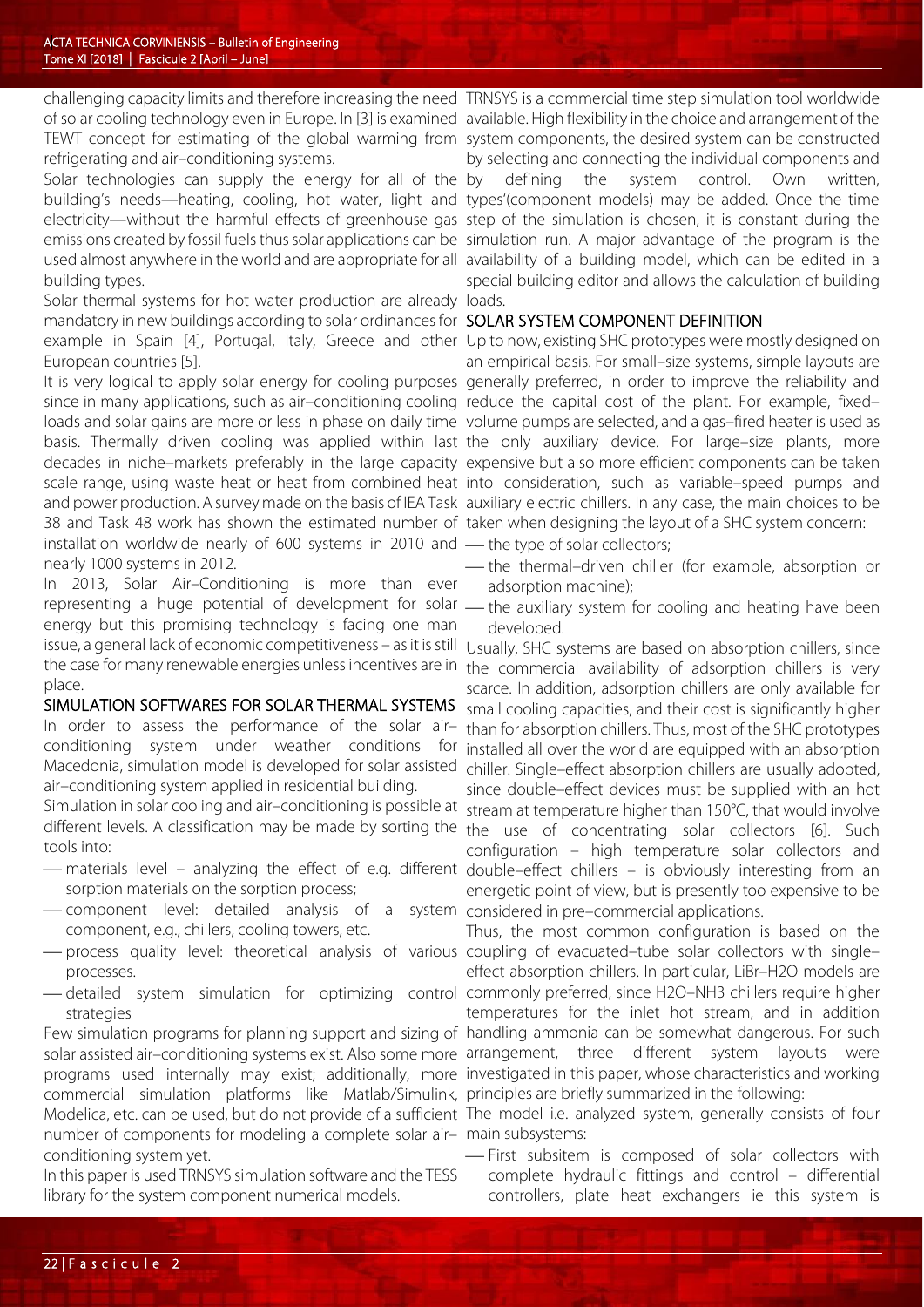represented the source of thermal energy for heating or thermal energy for driving the cooling the absorption machine

- Second is the subsystem for hot and cold storage which includes the storage tanks for hot / cold water that actually represents the connection between the heating system in the building ie absorption cooling machine and the source of heat.
- The heating system introduced with heating / cooling devices, hydraulic components, heat exchangers, cooling absorption machine and eventually existing conventional sources of heat and / or cooling energy.
- The fourth subsystem is the consumer of thermal energy ie the building. This system is represented by the thermal characteristics of the object, i.e its orientation in space.

In the analyses are considers vacuum tube and flat plate collectors product of Camel Solar, type: CS Full Plate 2.0–4 and Vacuum CS 10. The thermal performances of the solar collectors are given in their solar key mark certificate.

At the simulated building internal heat gains are consider by the lighting power density 5 W/m2 and home appliances with specific power of 2 W/m2. The absorption chiller condenser is connected to the wet cooling tower product of Baltimore AirCoil type PF2–0406AA–31–3. Numerical modeling of the cooling tower is provided by the TRNSYS Type510 model from Tess library, a closed circuit cooling tower which cools the liquid stream by evaporating water from the outside of coils containing the working fluid. The working fluid is completely isolated from the air and water in this type of system.

The cooling system in the building is represented with ventilation air distribution system. The heat exchange between the chilled water from the absorption chiller and the ventilation air is provided with heat exchanger water–air modeled Type 508a which is a cooling coil modeled using a bypass approach in which the user specifies a fraction of the air stream that bypasses the coil. The remainder of the air stream is assumed to exit the coil at the average temperature of the fluid in the coil and at saturated conditions. The two air streams are remixed after the coil. Chilled water flow from the absorption chiller to the cooling coil is set to 2900 kg/h and the air flow rate to the building is 4000 kg/h. The auxiliary heater power is modeled 12 kW and the outlet temperature is 80°C, which is the absorption machine driving temperature.

## SYSTEM COMPONENT MODELS DEFINITION AND VALIDATION

Validation is performed for the basic solar thermal system components: solar collector, storage tank and differential controller. The experimental system consist of: flat plate solar collector with area of  $2 \text{ m}^2$ , connected with the internal heat exchanger of the storage tank. Control is provided by differential controller which is set to turn the circulation pump on, when the temperature difference between the collector outlet temperature and the tank temperature is greater than five. There is no consumption of hot water from  $|V$ min same as in the experimental setup 2.

the storage tank i.e. the only heat transfer is with the surroundings. The circulating pump is set to maintain fluid (water) flow rate set to 7.5 lit/min.

Measurements are made on at an hour interval for the fluid inlet T1 and outlet T2 temperatures from the solar collector, tank fluid temperature T3 and the solar radiation is measured with the pyrometer S as presented on Figure 3. The experimental setup of the analyzed solar thermal system is located in Skopje, R. Macedonia, northern latitude of 42° and 21.43° east longitude. Temperature measurements are performed with temperature data logger thermocouple probes type K.

Solar collector type is evacuated tubular direct flow, product of Camel Solar type Vacuum CS 15 Solar KeyMark certified. During the measurements was placed under tilt of 45°, south orientated i.e. azimuth angle of 0°. The collector thermal performance test results according EN 12975 are presented in Table 1.

Table 1. Reference building physical and thermal performance data

|                                  |                                                       |                      |                                        | Building   Building    Building |                 |
|----------------------------------|-------------------------------------------------------|----------------------|----------------------------------------|---------------------------------|-----------------|
| Surface                          | Orientation                                           | Area, m <sup>2</sup> | U value, W/m <sup>2</sup> K            |                                 |                 |
| Out wall 1                       | North                                                 | 42                   | 0.58                                   | 0.33                            | 0.18            |
| Windows 1                        | North                                                 | $\overline{3}$       | 1.40                                   | 1.40                            | 1.40            |
| Out.wall 2                       | East                                                  | 25.5                 | 0.58                                   | 0.33                            | 0.18            |
| Windows 2                        | East                                                  | 4.5                  | 1.40                                   | 1.40                            | 1.40            |
| Out.wall 3                       | West                                                  | 25.5                 | 0.58                                   | 0.33                            | 0.18            |
| Windows 3                        | West                                                  | 4.5                  | 1.40                                   | 1.40                            | 1.40            |
| Out.wall 4                       | South                                                 | 42                   | 0.58                                   | 0.33                            | 0.18            |
| Windows 4                        | South                                                 | $\overline{3}$       | 1.40                                   | 1.40                            | 1.40            |
| Floor                            |                                                       | 150                  | 0.33                                   | 0.33                            | 0.24            |
| Roof                             |                                                       | 150                  | 0.54                                   | 0.42                            | 0.35            |
| Window type                      | Double glazed TRNSYS library (w4-lib data)            |                      |                                        |                                 |                 |
| Windows solar heat               |                                                       |                      | 0.589                                  |                                 |                 |
| gain coefficient; g-value        |                                                       |                      |                                        |                                 |                 |
|                                  | Out.wall construction 2 x Plaster 2cm, brick 25cm     |                      | Insulation                             | Insulation                      | Insulation      |
|                                  |                                                       |                      | 5 <sub>cm</sub>                        | 10 <sub>cm</sub>                | 20 cm           |
| Floor                            | Granite tile 6cm, cement<br>mortar 5cm, concrete slab |                      | Insulation                             | Insulation                      | Insulation      |
|                                  |                                                       |                      | 10 <sub>cm</sub>                       | $10 \, \text{cm}$               | $15 \text{ cm}$ |
| Roof                             | 20cm<br>Concrete slab 20cm, hydro                     |                      | Insulation                             | Insulation                      | Insulation      |
|                                  | isolation, cement mortar 5cm                          |                      | 15 <sub>cm</sub>                       | 20 <sub>cm</sub>                | 25 cm           |
| Outside convective heat transfer |                                                       |                      | $\alpha_{out}$ = 25 W/m <sup>2</sup> K |                                 |                 |
| coefficient                      |                                                       |                      |                                        |                                 |                 |
| Inside convective heat transfer  |                                                       |                      |                                        |                                 |                 |
| coefficient                      |                                                       |                      | $\alpha_{in}$ = 7.7 W/m <sup>2</sup> K |                                 |                 |

In the TRNSYS model solar collector is model with the Type 538 from the Tess library with commercial solar collector performances used from Solar Key Mark certificate for producer CamelSolar. The storage tank is modeled with the Type 60d including the internal heat exchanger for which are supplied technical data from the producer "Sun System". Type 2b–2 is used to simulate the differential controller set with upper dead band of 5 and lower dead band 2, the high limit cut–off temperature set to 100°C. Between the solar collector and storage tank is connected pipe Type 31 modeled with internal diameter 0.0025 m, length of 10 m and loss coefficient of 0.3 W/m<sup>2</sup>K to account for the heat losses. The pipe network modeled with Type 31 is used to increase

the thermal capacity of the system and thus increase the simulation stability. Circulating pump is represented with the component Type 3d with mass flow rate 450 kg/h i.e. 7.5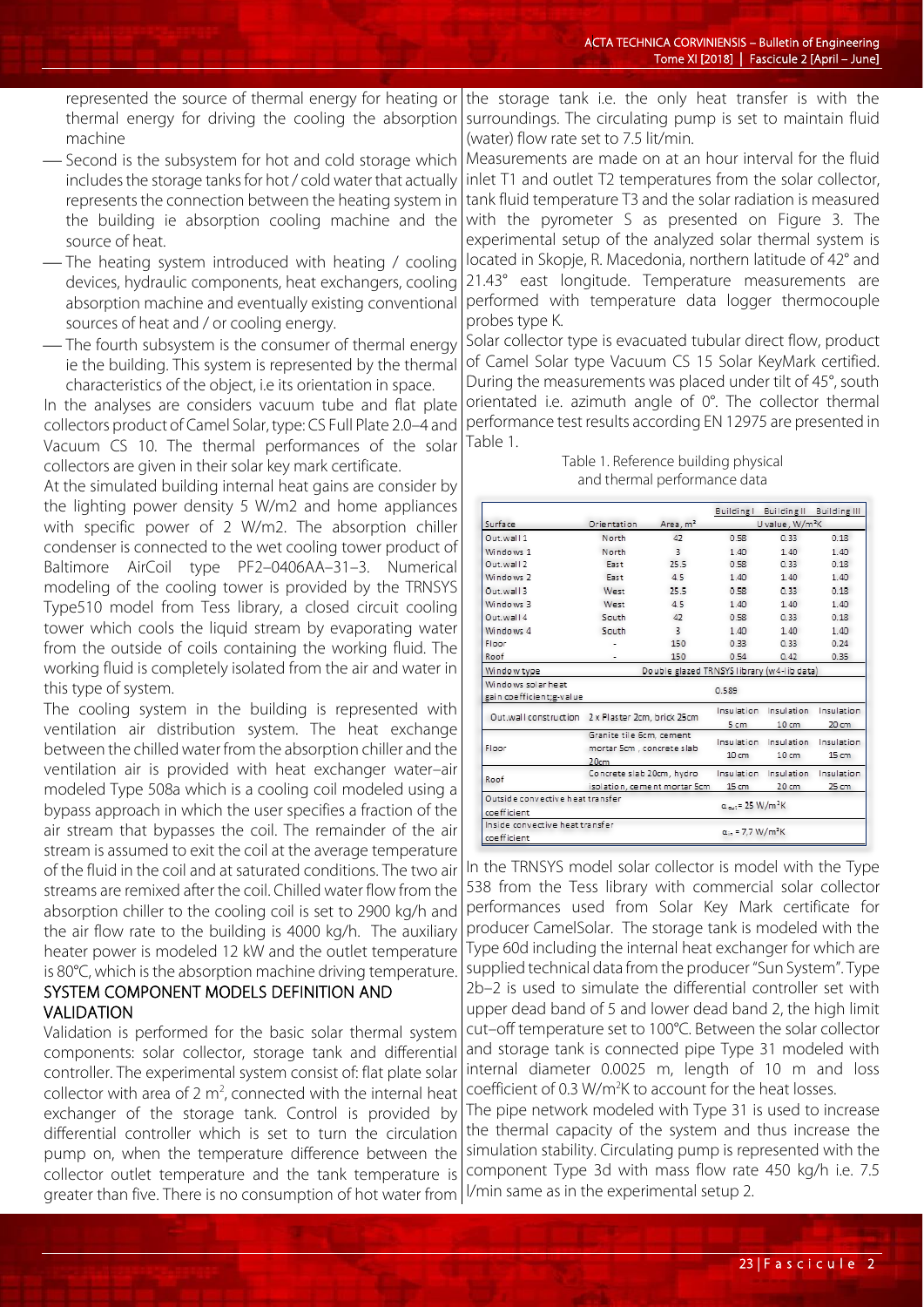#### A CTA TECHNICA CORVINIENSIS – Bulletin of Engineering Tome XI [2018] | Fascicule 2 [April – June]

Measurements are performed starting from date 18.09.2013 until 28.03.2014 and in parallel are measured two systems with same capacity storage tank of 150l but different type of collector's i.e. flat plate and vacuum tube solar collectors. Validation process use data for the vacuum tube collector and the results are presented only for one day period (18.09.2013) with collection time interval ranging between 20min and 45min interval, from 10:40 up to 16:05 h.





Figure 2. Solar system experimental and simulation scheme

According above presented data i.e. diagrams can be concluded that there is acceptable match between the measured and simulated results Figure 3, and Figure 4. The discrepancies between the measured and simulated results are expected since the solar radiation has different values i.e. simulated values are taken from the Meteonorm database for the selected location while the measure are obtained directly for the specific location as given on Figure 6.

Another influencing factor is the uncertainty of the measurements error and last but not the least it should not be neglected the transition nature of the solar thermal systems.





 Figure 3. Measured and simulated results for the collector inlet and outlet temperature





The resulting simulations reveal the individual thermal behaviour of the solar collector, storage tank, differential controller and circulating pump as well as their assembled thermal behaviour. These results coincidence with the respective experimental data, thus this fact validates these models for future application in the heating/cooling system. Validation for the absorption chiller is performed for the TRNSYS component Type 177.

This component type offers four numerical modes of absorption chiller. In this simulation is used mode "a" i.e. Type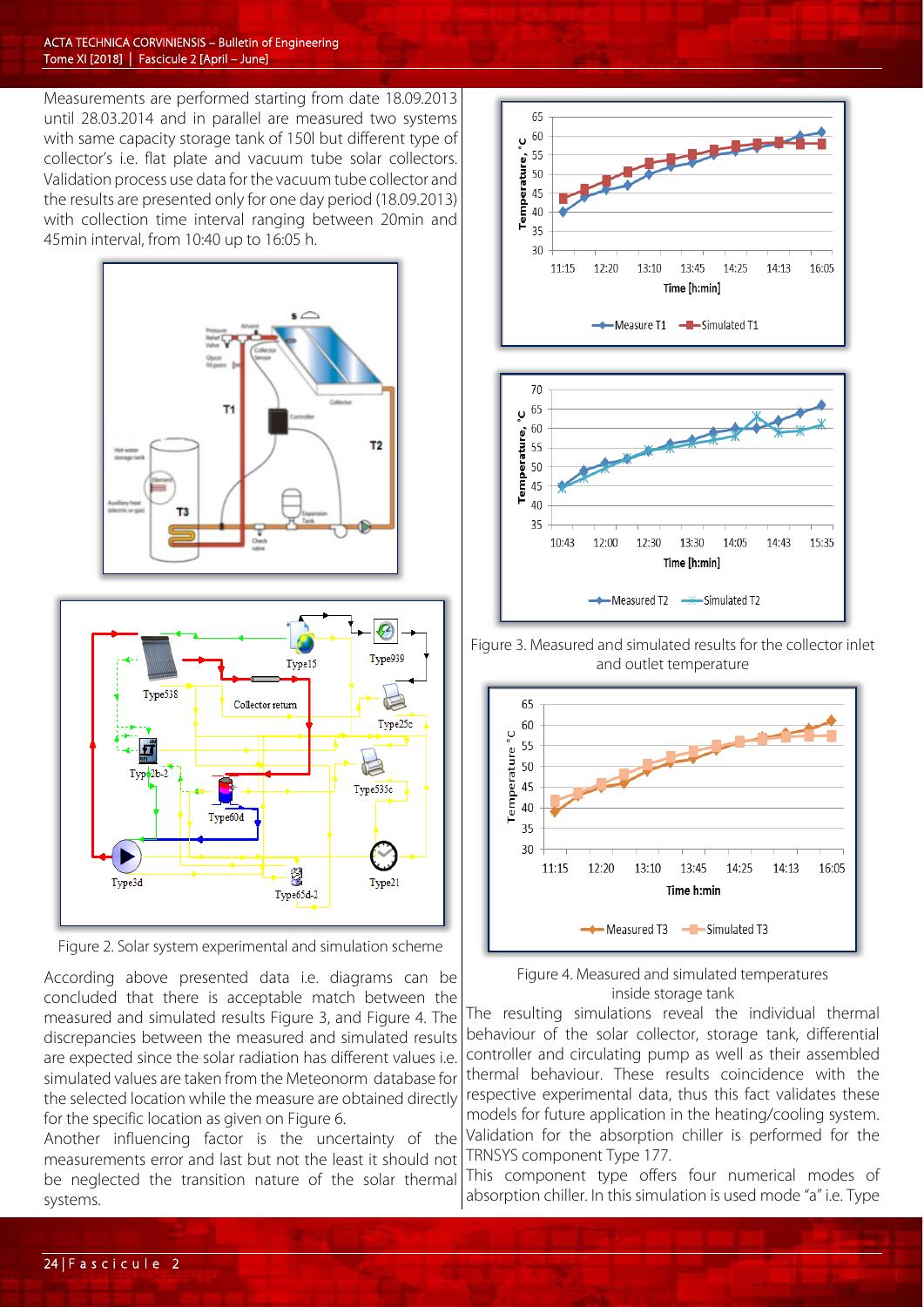177a which is standard mode using user supplied characteristic parameters. Since in this paper are considered only solar air–conditioning for residential buildings. In the simulation is modelled the absorption chiller  $H_2O/LiBr$ produced by Sonnenklima type Suninverse 10. Simulation of the absorbtion chiller is done with the component Type 177a, whereas input parameters are used the values for Suninverse provided in Table 3. As output for the absorption chiller cooling power is obtained 10,1 kW, which corresponds with the factory value. Validation exists for the Type 177 mode "d" performed by Albers and Ziegler [7], using the measurement results from Kühn [8] . According to this, final conclusion is that this numerical model of absorption chiller provides reliable results, thus it is suitable to be used as model for further simulations.

### ASSESMENT OF THE SOLAR AIR–CONDITIONING SYSTEM

Because of the interactions of components, optimal system performance occurs under conditions different from those for optimal behaviour of each component. For example, optimal collection efficiency would not necessarily be coupled with least auxiliary energy.

Many different hydraulic schemes are designed which makes difficult to compare the installations performances [9]. Methods used to determine solar heating and/or cooling energy requirements for both active and passive/hybrid systems are described by Feldman and Merriam, Hunn, Nowag and other. For thermally driven systems the scheme on Figure 5 is used to identify main components and energy flows of the system. On Figure 5 is presented small scale system for family houses, small multi dwellings, using a small size packaged ab/adsorption solar system. This configuration is an adaptation of the solar combi-system including the cooling function is also called SSC + Solar Combi.





There are four generally accepted measures of solar system performance:

 Collector efficiency applies to the performance of the solar energy collection subsystem. It is the energy collected, divided by the radiation incident upon the collectors. Influence of the collector position on the collector thermal efficiency is done in [10].

- System efficiency, or solar heating performance factor is the solar heat delivered to the load divided by the total radiation incident upon the collector.
- Solar fraction is the fraction of the total heat requirement that is met by solar energy.
- Electrical coefficient of performance is the solar heat delivered to the load, divided by the electrical energy used to operate the system.

Each solar system operates at characteristic efficiency level resulting from the interaction of the subsystems, environmental conditions and system configurations. The net savings per square meter of solar collector indicate the relative performance of each of these systems.

The five categories of system–level design parameters that limit solar system performance.

- Solar resource assessment. This category represents the solar reference weather data values used by the solar design community
- Collection subsystem. This category represents the solar collection sub–system, including devices used to capture incoming solar radiation
- Storage subsystem. This category deals with all aspects of the system effects caused by storage components.
- Controls. This category refers to equipment and methods

for controlling solar components within the solar system This category deals with the types and magnitude of the heat requirements in the buildings

### MODEL OF REFERENCE BUILDING

Building as energy consumer has a major impact on the overall efficiency of the solar system i.e. can be simply said that the building itself is one of the leading parameter in sizing the system. Since the analyses are made for climatic conditions in Macedonia also the thermal performance of buildings must be in accordance with the Regulations on energy efficiency in Macedonia. Furthermore the analysis is taken into account the impact of the specific consumption of heating / cooling energy of the building  $kWh/m^2$  a to the response and the performance of the solar collector system.

Main governing indicators according to which is based the system comparison are: thermal efficiency of solar collectors, solar fraction and power consumption for the auxiliary devices.

In Table 1 are listed three "types" of the building i.e. physically is the same building only the insulation thickness on the external walls, roof and floor are varied in order to obtain different values for specific annual heat. The main idea for this analysis is to assess the influence of the thermal performance of buildings on the economic viability of the use of solar thermal systems in air–conditioning.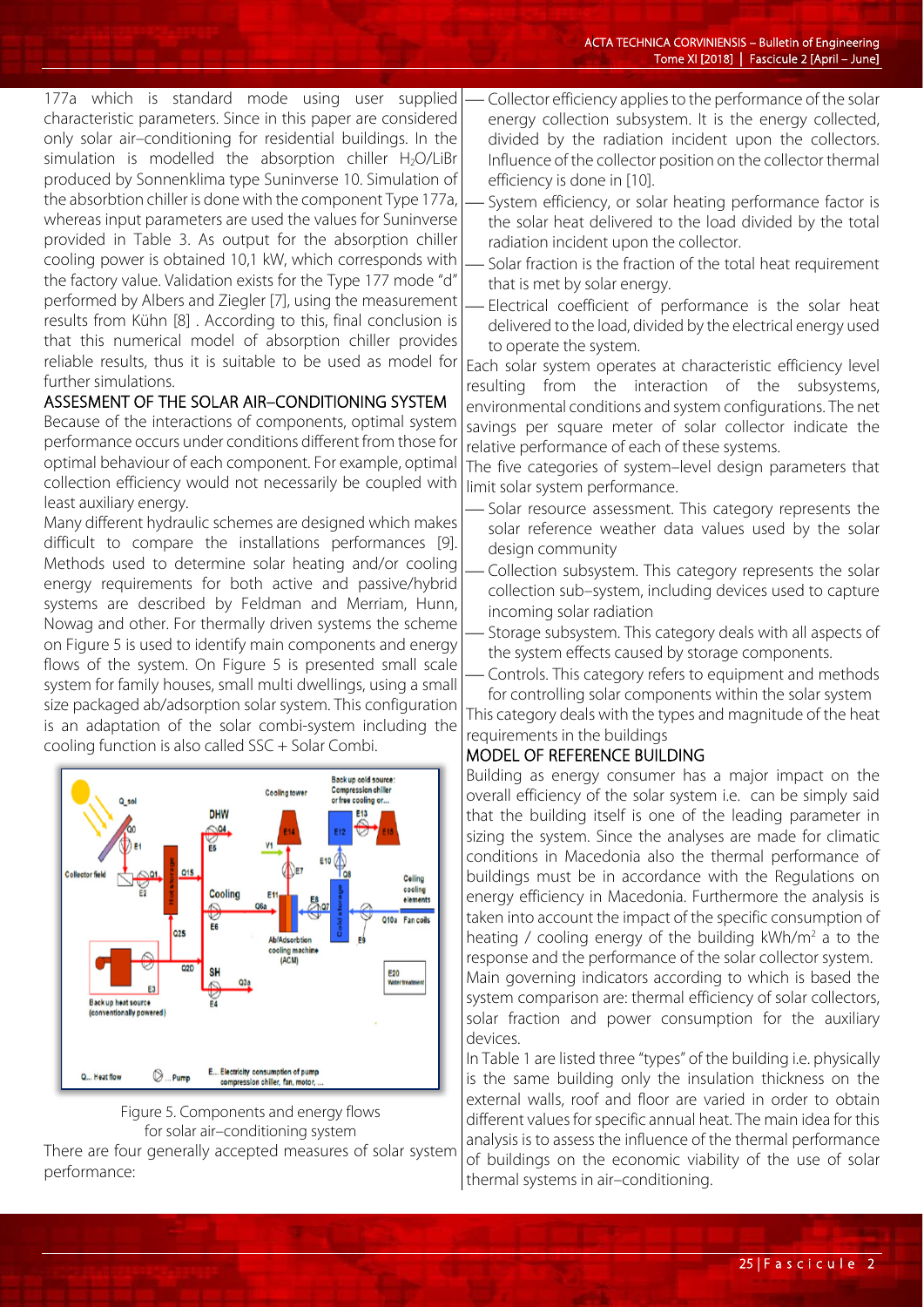Constant value of 0.3 1/h is defined for the infiltration of outdoor air, while for the summer when cooling is required in the building is envisaged/modeled mechanical ventilation defined with air mass flow and temperature entered through \the models of fan and heat exchanger air–water which is directly connected with the cooling absorption machine.

Regarding the thermal comfort, in the heating mode the inside temperature is defined to be 20°C from 05:00 – 22:00 and for the rest is defined setback temperature of 16°C, for the cooling mode is defined constant inside temperature of 26°C. Building I has 90 kWh/m<sup>2</sup>a, Building II with 70 kWh/m<sup>2</sup>a and Building III has 57 kWh/  $m^2$ a. Comparing the energy consumption Building III has 42% lower than Building I and 19% than Building II.

The performance of future conventional space–conditioning systems affects the economic potential of active solar systems. The performance and cost of today's conventional heating, cooling and domestic hot water system can be readily determined, but conventional heating and cooling technology is constantly improving

In the analysis for the heating considered two reference: Buildings Type II and III (as given in Table 1), with specific heat energy consumption of 70 kWh/m<sup>2</sup>a and 57 kWh/m<sup>2</sup>a respectively. In the analysis for the cooling is considered only Building type III which has specific cooling energy of 12 kWh/m<sup>2</sup>a. The time step used in the simulations is 7.5 min and the heating and loads are integrated on hourly basis. On Figure 6, are presented the results from the simulation of solar assisted heating with flat plate collectors varying their total area 16 m<sup>2</sup>, 32 m<sup>2</sup>, 64 m<sup>2</sup> mass flow rates are 50 kg/h m<sup>2</sup> and heat storage tank of 1000 l and 2000l only for the 64  $m<sup>2</sup>$ collector area.. Collectors are tilted 40° toward south – azimuth 0° also is installed 200l DHW storage tank heating with the same collector array only in period when the heating storage tank is charged or the condition for the circulation pump is not satisfied.



Figure 6. Hourly heating loads and collector energy yield for different areas ten day period

Common for the analysed systems is that in each of them the heat is distributed through the underfloor heating with flow rate of 2000 kg/h, solar collector array mass flow rate depending from the collector area i.e. 50 kg/h  $m<sup>2</sup>$ , auxiliary heat energy is provided by heater located at the fluid tank outlet with capacity of 12 kW connected with the generator of the absorption cooling machine and 9 kW for the DHW installed also at the tank hot water outlet set to maintain constant temperature of 45°C.

From the obtained results it is concluded that there are no large differences between the solar collector yield of 32  $m<sup>2</sup>$ and  $64 \, \text{m}^2$ . This is result of the small storage tank capacity which cannot store the available heat from the 64  $m<sup>2</sup>$ collector array solar/heat yield resulting in storage temperature increase thus decrease in solar fraction and collector efficiency.

On Figure 6 are also presented collector yields only for ten days.

#### OPTIMIZATION METHODOLOGY

In solar system energy design the collector area is considered as the primary parameter for a given load and system configuration. The collector area is also the optimization parameter i.e. the aim is to find the collector area that gives the highest life cycle savings.

A method for the economic optimization is considered in which life cycle savings are plotted against collector area A<sub>c</sub>, to find the area that maximises the savings. The optimization procedure is simplified if life cycle savings (LCS) are expressed mathematically in terms of the collector area. Therefore the optimum is obtained when:

$$
\frac{\partial LCS}{\partial A_c} = 0 \tag{1}
$$

The maximum savings are obtained when the relationships between the collector area and solar fraction satisfies the following relation:

$$
\frac{\partial F}{\partial A_{c}} = \frac{P_{2}C_{A}}{P_{1}C_{F1}L}
$$
 (2)

where :  $P_1$  – ratio of life cycle fuel cost savings to firs year fuel savings,  $P_2$  – ratio of life cycle expenditure incurred from additional investment to the initial investment, L – load (GJ),  $C_{F1}$  – first year unit energy cost delivered from fuel,  $C_A$  – area independent costs

The economic evaluation of a solar application includes factors such as the capacity cost of delivering solar energy, the optimum sizing of collectors and other equipment the costs of competing technologies and financial analyses. There figures of merit that are used to accept or reject particular solar application including simple payback, cash flow, capital cost per unit of energy saved, life cycle cost, net present value and levelized energy cost.

For a range of economic assumptions, an analysis considering a 5 or 7 year simple payback is assumed to be an adequate figure of merit to establish cost goals for active solar cooling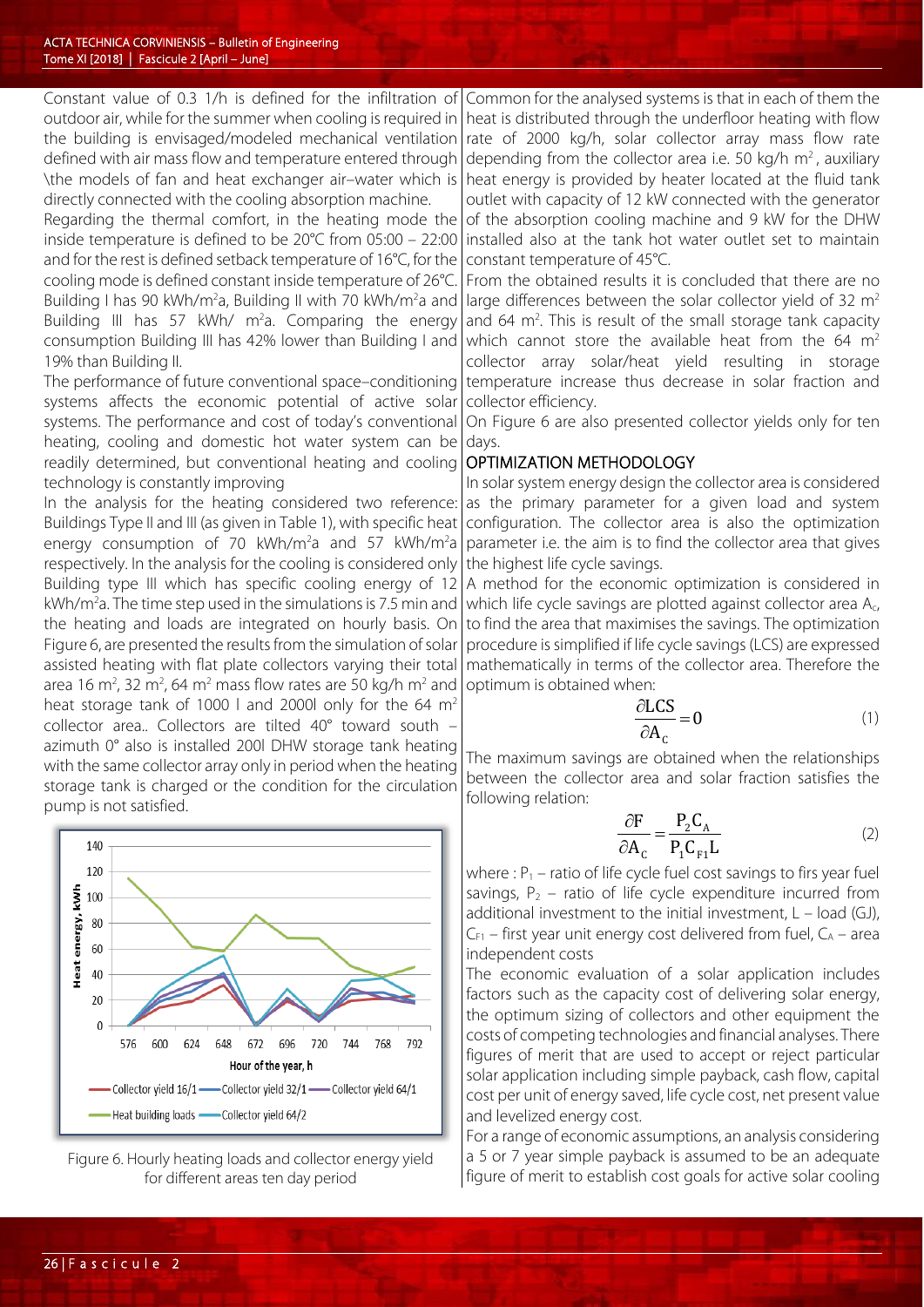







Figure 8. Function dependence between solar fraction in regard of ration solar collector area and building specific heat energy consumption

Comparison is performed between different combinations of solar thermal systems and auxiliary heating devices in regard of conventional heating system with electrical boiler. The analyzed solar systems have total solar collector area of 16 $m<sup>2</sup>$ ,

32 m2 and 64 m2 combined with storage tanks of 1000 l, 1500 l and 2000 l, and auxiliary heating energy provided by electric heater or heat pump air–water with E.V.I compressors with nominal capacity of 15 kW product of Hidros model Lzti 10.

On the next Figure 8 are presented simulation results for the solar fraction savings regarding solar collector area, accumulator storage volume and type of building i.e. specific heat consumption.

# **CONCLUSION**

In this paper were assessed the thermal performance of solar assisted air–conditioning system for residential buildings for weather conditions in Macedonia. Within the analysis are covered several solar thermal systems varying the collector area, hot water storage tank and the auxiliary heat source. It is performed verification on the model for solar assisted air conditioning system which provides reliable results i.e. can be used for further analyses.

Methodology is derived according to which can be determined optimal solar collector area and buffer tank in regard of building energy performance generating maximum life cycle cost savings. From the simulation results is generated diagram according to which can be derived the specific savings–solar fraction in regard of the solar collector area, buffer tank and building energy performance.

#### Note

This paper is based on the paper presented at 13th International Conference on Accomplishments in Mechanical and Industrial Engineering – DEMI 2017, organized by University of Banja Luka, Faculty of Mechanical Engineering, in Banja Luka, BOSNIA & HERZEGOVINA, 26 - 27 May 2017.

### References

- [1] Mateus, T. and A.C. Oliveira, Energy and economic analysis of an integrated solar absorption cooling and heating system in different building types and climates. Applied Energy, 2009. 86(6): p. 949–957.
- [2] Risto Ciconkov, Refrigerating and air-conditioning systems in Republic of Macedonia regarding the use of CFC fluids, Proc. Fac. Mech. Eng.–Skopje, Vol.19, No. 2, pp.103–110, 2000
- [3] Risto Ciconkov, TEWT concept for estimating of the global warming from the refrigerating and air–conditioning systems, Proc, Fac. Mech. Eng–Skopje, Vol.21, No.1, pp. 17– 28,2002
- [4] (ESTIF), E.S.T.I.F., The Spanish Technical Building Code (Royal Decree 314/2006). 2006. p. 42.
- [5] (ESTIF), E.S.I., Best practice regulations for solar thermal. 2007. p. 61.
- [6] Al–Ali, A., Y. Hwang, and R. Radermacher, Review of solar thermal air conditioning technologies. International Journal of Refrigeration, 2014. 39(0): p. 4–22.
- [7] Jan Albers, F.S., Heat transfer calculation for absorption heat pumps under variable flow rate conditions, in International Sorption Heat Pump Conference. 2011: Italy. p. 9.
- [8] H.–M. Hellman, C.S., F. Ziegler, The characteristics equations of absorption chillers, in International sorption heat pump conference. 1999: Germany.